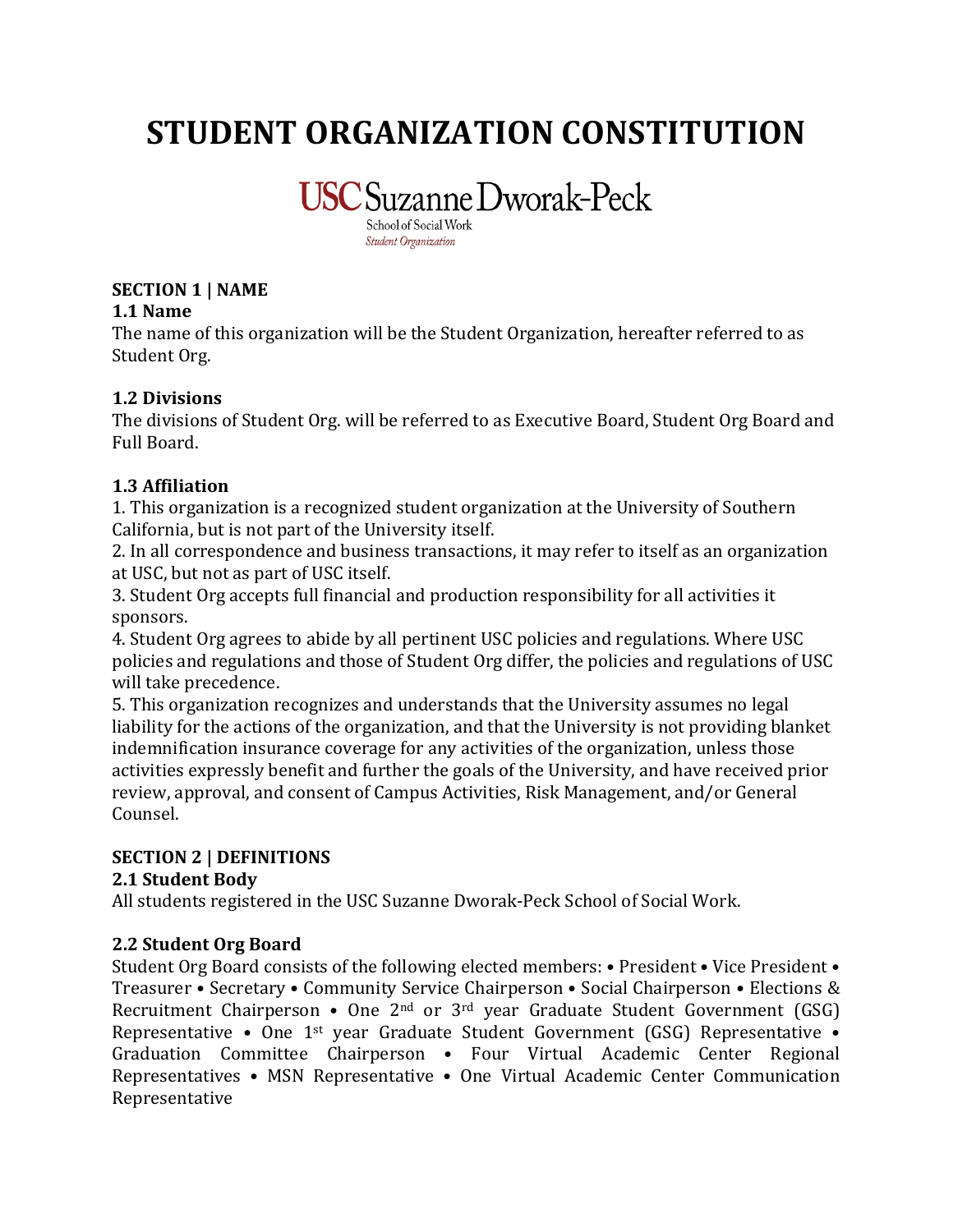## **2.3 Executive Board**

Executive Board consists of the following elected members: • President • Vice President • Treasurer • Secretary

#### **2.3.1 Executive Board Responsibilities**

The Executive Board shall determine the time and place for each Student Org meeting. The time and location should be provided no less than five business days prior to the meeting. The Executive Board is responsible for holding Executive Board meetings that are also open to any Student Org member, unless a closed session is warranted. Decisions made in an Executive Board meeting may be overturned with a two-thirds vote by the Student Org Board. If the Executive Board chooses to have an emergency meeting, a three-day notification is required.

#### **2.4 Full Board**

Full board consists of the Student Org Board and one student representative from each recognized school caucus or student interest group.

#### **2.5 Caucus Constituency**

Caucus constituency consists of students registered with that caucus or interest group.

## **SECTION 3 | PURPOSE**

#### **3.1 Role**

Student Org will be the voice of social work and nursing students at University Park and Virtual Academic Center at the University of Southern California. Student Org builds and maintains relationships with the students to meet the changing demands of social work education and to present to the faculty and administration student positions on the improvements of social work and social work education that will have lasting impact upon the student, University, and communities.

To maintain a medium for close cooperation through:

A) Channels of collaboration among the students, the faculty, the administration.

B) Students' aims of the Suzanne Dworak-Peck School of Social Work

To promote, explore and recommend new standards and principles of social work and to acquaint the student with professional and nonprofessional organizations:

A) Gather and disseminate information regarding problems in social work and social welfare and recommend solutions and plans for actions, and change.

B) Provide for individual and corporate action on matters affecting the field of social work and social welfare.

## **3.2 Structure**

The structure is designed to assure that Student Org is representative of all students at the school. In recognition of the time constraints placed on graduate and professional students, the structure is decentralized and meetings are minimized.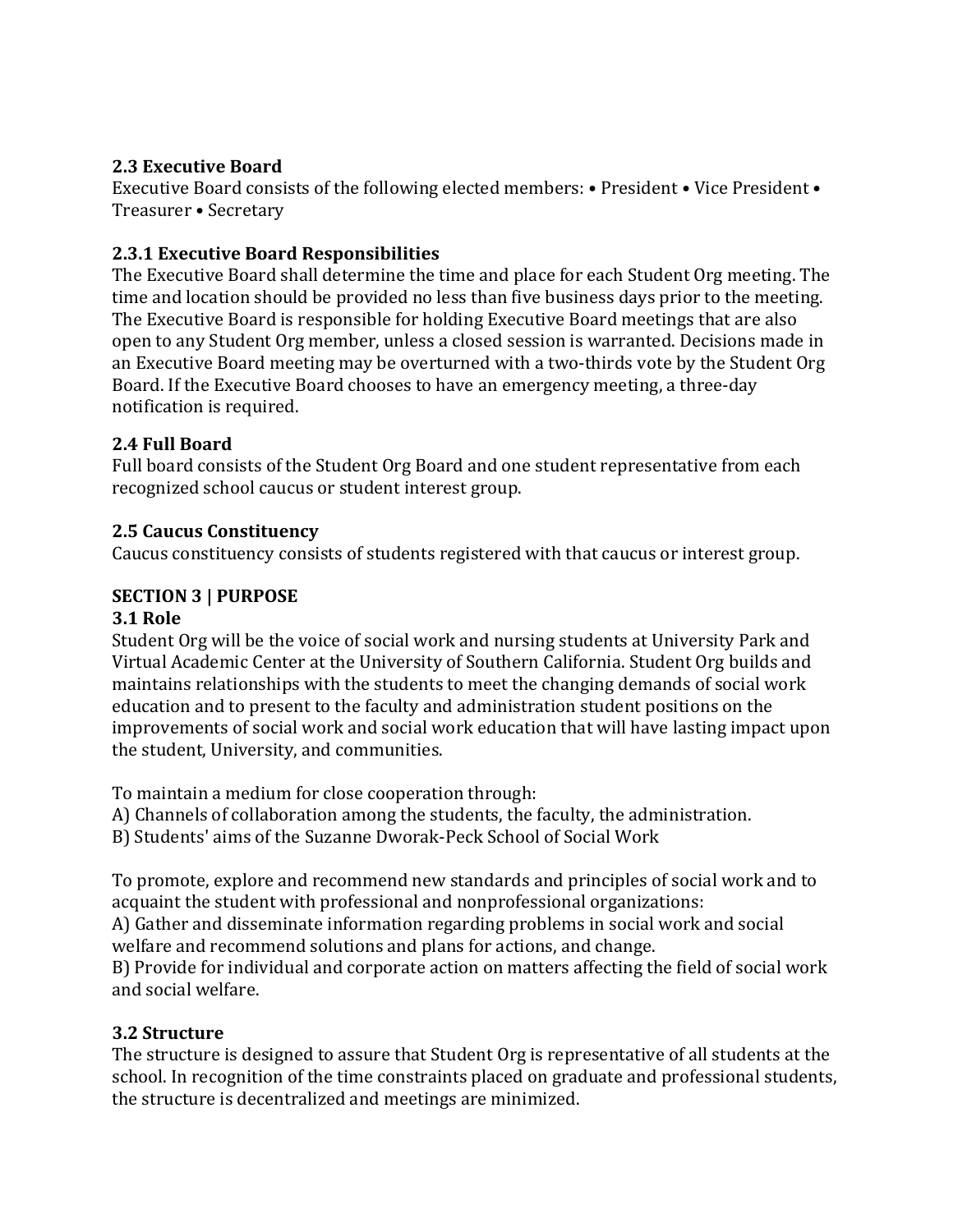#### **SECTION 4| FULL BOARD**

#### **4.1 Responsibilities**

The Full Board establishes the policies and procedures for Student Org through the following responsibilities to:

- 1. Serve as a forum for student interaction.
- 2. Make resolutions expressing student concerns.
- 3. Amend the constitution and bylaws in a judicious manner.

4. Designate a proxy to attend Full Board and committee meetings; in the event the official representative(s) is unable to attend, a technological communication mode will be utilized, i.e. teleconference or videoconference.

## **4.2 Membership**

The Full Board consists of Student Org Board and one student representative from each recognized USC School of Social Work caucus or student interest group. Representatives must maintain a 3.0 GPA.

Membership decisions will not discriminate on the basis of age, race, religion or creed, national origin, ethnicity, gender, disability, or sexual orientation.

# **4.3 Removal**

Full Board representatives who repeatedly abuse their office for personal means or fail to perform their duties may be removed by two-thirds vote of the Full Board. A meeting, whether scheduled or emergency, will be conducted regarding an intended motion or removal of a failed representative through the vote of the Full Board. The representative must be given a written notice at least four days before the meeting. The Dean or the Dean's designee has the power to remove or veto the removal of a representative. Representatives are automatically removed from office if they go on a leave of absence.

## **4.4 Faculty Advisors**

Faculty Advisors shall be selected by their respective caucus or interest group. Only faculty members can be selected as an Advisor. Once recommended, the caucus or interest group shall report their recommendation to the Student Affairs Director. Ultimately, the Dean or Dean's designee must approve the Advisor.

# **4.5 Conflict of Interest**

Elected members of Student Org may not hold an executive position in a caucus or student interest group, as this is considered a conflict of interest. Those elected to the Student Org Board who sit as a current caucus or student interest group board member must relinquish their position upon election as a Student Org member. Position must be relinquished no later than the official installation ceremony in order to begin the duties and responsibilities of the elected position. This does not prohibit individual general participation in caucuses or student interest groups.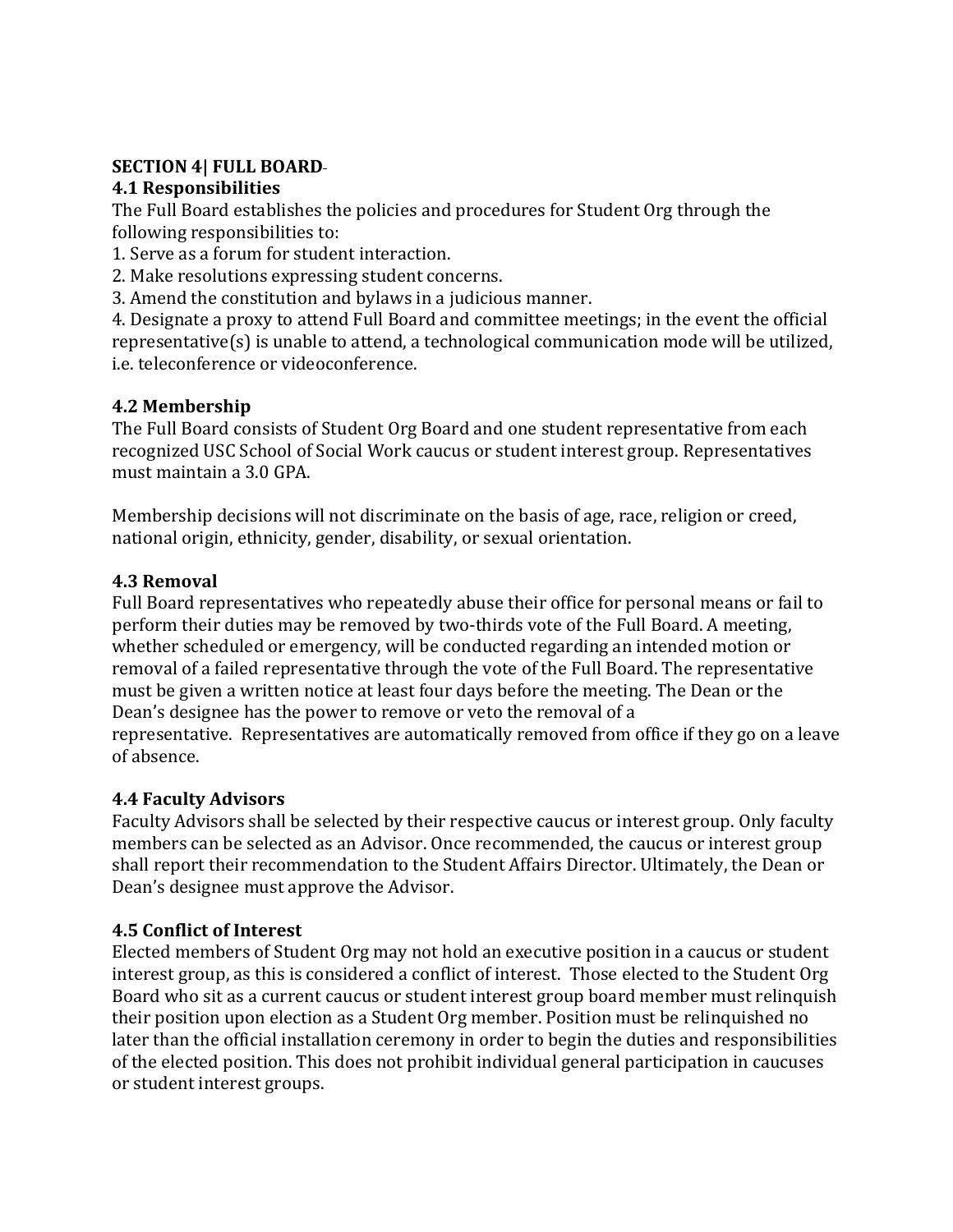# **4.6 Meetings**

# **4.6.1**

Quorum is one-half of the total number of Full Board members.

# **4.6.2**

The majority of the Full Board members must be present in order to pass a resolution or a bylaw amendment.

# **4.6.3**

A two-thirds vote of the members present at the Full Board meeting is required to pass a constitutional amendment. A proposal will be presented at the Full Board meeting and board members will vote on the proposal in the following Full Board meeting. A draft of the amendment needs to available the day of proposal.

# **4.6.4**

The Full Board will meet at least once a month during the fall and spring semesters. If deemed necessary and available, then the means of a technological communication mode can be used (i.e. teleconferencing or videoconferencing when conducting such meetings).

# **4.6.5**

Full Board meetings will run according to Robert's Rules of Order.

# **4.6.6**

All meetings will be open to the public. Any student may speak at a meeting. If a student would like to be placed on the meeting's agenda, s/he needs to contact the President/Chair of the meeting at least three days before the meeting.

## **SECTION 5 | STUDENT ORG. BOARD**

## **5.1 Responsibilities**

The Student Org Board completes the day**-**to**-**day operations for Student Org through the following responsibilities:

- 1. Coordinates the activities of the Full Board and Student Org Board.
- 2. Makes administrative decisions
- 3. Participates in all required Full Board**,** Student Org. Board meetings, Student Org meetings with administration, and any scheduled student body townhall.

# **5.2 Membership**

Student Org. will assess the need for additional representatives, accordingly.

# **5.3 Elections**

## **5.3.1 Eligibility**

All currently enrolled students with at least a 3.0 GPA are eligible to participate in the election process for Student Org. The entire student body elects Student Org Board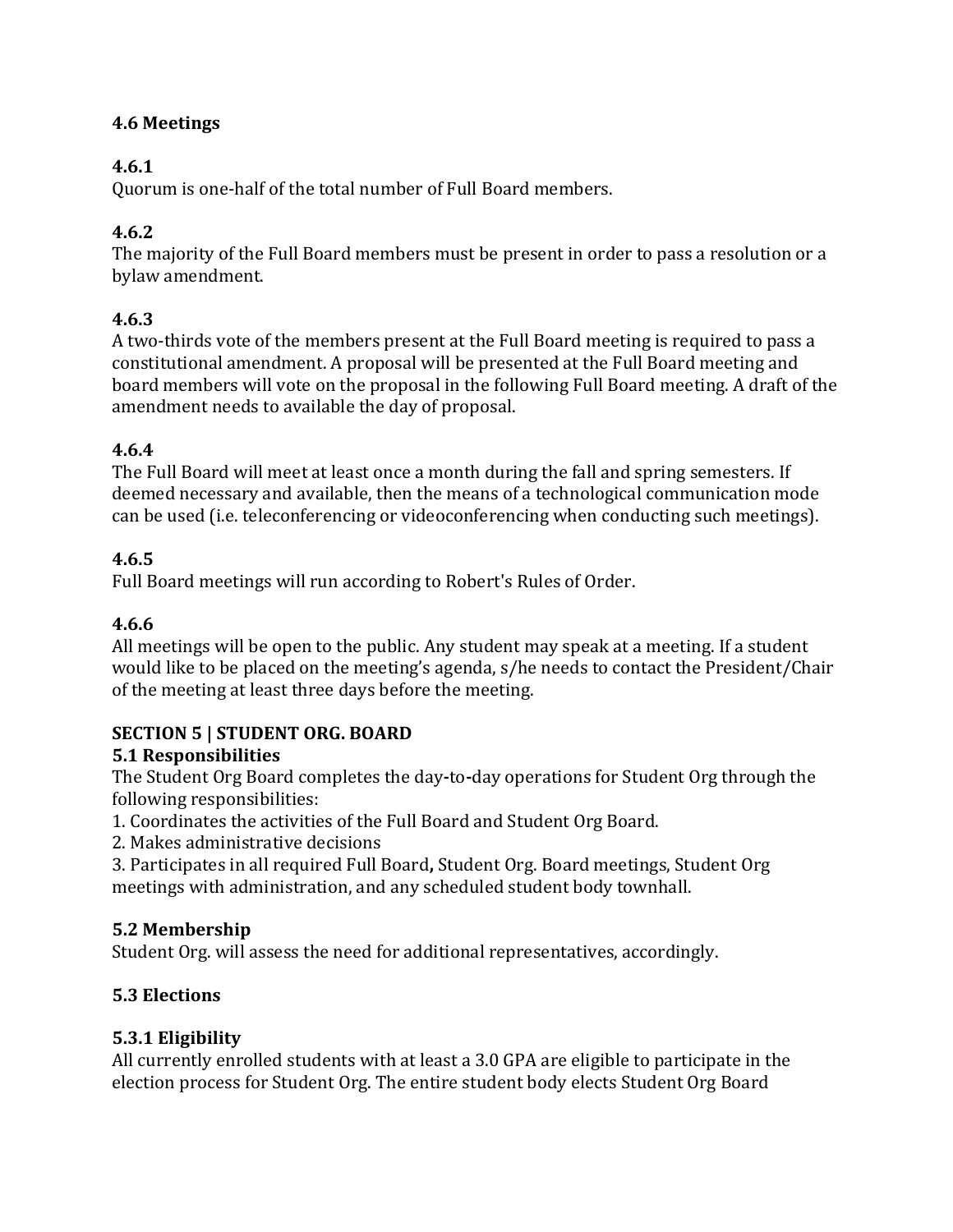positions. Virtual Academic Center (VAC) students are only eligible for the VAC Representative positions after having successfully completed at least one semester.

## **5.3.2 Process**

Student Org Board elections shall be held near the end of the spring semester or when deemed necessary by the Elections and Recruitment Chair. The election timelines will be established by the Elections and Recruitment Chair and fully advertised to the student body, with newly elected officers being installed by end of spring semester. An intent to run form will be provided to all students who wish to participate in the election of officers for Student Org. This timeline will also include guidelines pertaining to campaigning and opportunity for candidates to give speeches. The elections will be conducted by the outgoing Elections and Recruitment Chair. If the outgoing Elections and Recruitment Chair is planning to run for a position, another student representative chosen by the Full Board shall conduct the election. If the outgoing Elections and Recruitment Chair is planning to run for a position, s/he must notify the Full Board at the first Full Board Meeting of the spring semester. At this meeting, the Full Board will vote for a temporary Elections and Recruitment Chair from the existing Student Org. Board, who will take the role of Elections and Recruitment Chair until the end of the elections process. This person must be an outgoing member. The Full Board may also appoint election monitors.

## **5.3.3 Voting**

An electronic ballot shall be utilized. In the event that candidate does not receive a majority vote in the election, there will be a run-off election between the two candidates with the most votes.

# **5.3.4 Special Elections**

In the event of a position vacancy during the academic year, the vacancy shall be advertised. An election shall be held at the earliest practical place and time as deemed appropriate by the Elections and Recruitment Chair and the Student Org Advisor.

## **5.3.5 Removal**

Student Org board members who repeatedly fail to perform their duties or abuse their office for personal ends may be removed by a two-thirds vote of the Full Board. An Executive Board member must be given notice of the intended removal at least four days before the meeting at which the intended removal will be voted on. Student Org board members who are found to be in violation of school or university policy terms may be removed by an administrative decision.

## **5.3.6 Resignation**

In the event of a resignation, Student Org. board members must give a notice of at least two weeks and, if requested, must assist with transition of duties.